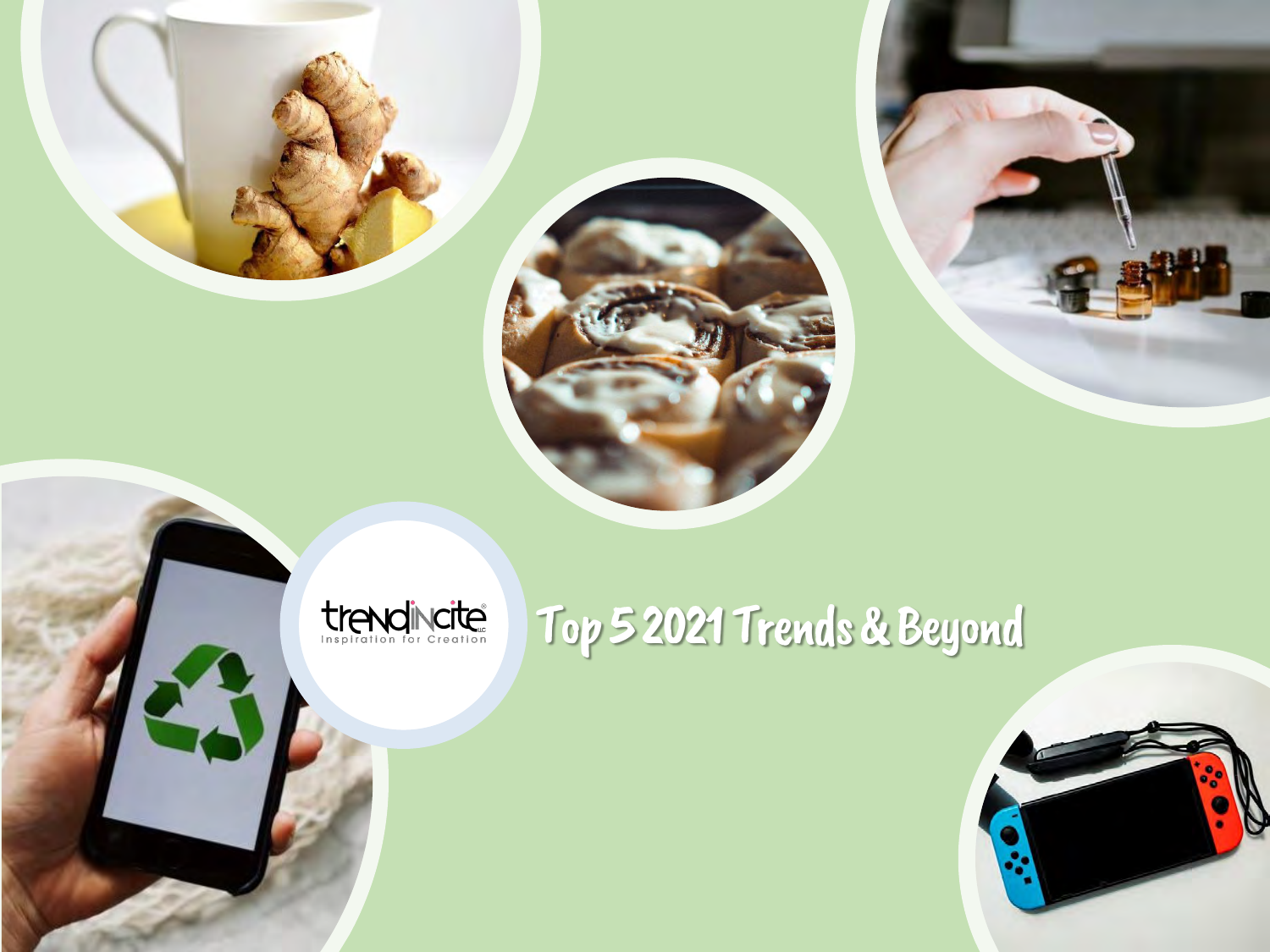



## **IMMUNE HEALTH**

Health and wellness have been at the forefront of consumers' minds as the pandemic continues with a focus on immunity. According to Innova's Consumer Survey 2020, six out of ten global consumers are increasingly looking for food and beverage products that support their immune health, with one in three saying that concerns about immune health increased in 2020 vs. 2019. Furthermore, the combined terms, 'food' and 'immune system' searches skyrocketed by 670% between February and March, according to Google Trends data. Watch as consumer packaged goods focus on functional ingredients such as adaptogens, citrus fruits, elderberry, ginger, Manuka honey, prebiotics, probiotics, postbiotics, and turmeric.

# **SUSTAIN TO GAIN**

According to *National Geographic*, the plastic packaging industry for beauty and personal care products makes up nearly \$25 billion in sales globally. The world does not have unlimited natural resources, and sustainability continues to be a topic of interest among all industries. Clean and green is a current lifestyle driver with a focus on sustainable packaging. According to Nielsen, by 2021, sustainably minded shoppers are estimated to spend up to \$150 billion on sustainable FMCG goods, an increase of \$14 billion – \$22 billion. Consumers' interest in sustainable consumer goods packaging is a global phenomenon that is here to stay. Watch as mainstream brands and indie brands launch innovative planet-friendly, plastic free or refillable packaging.

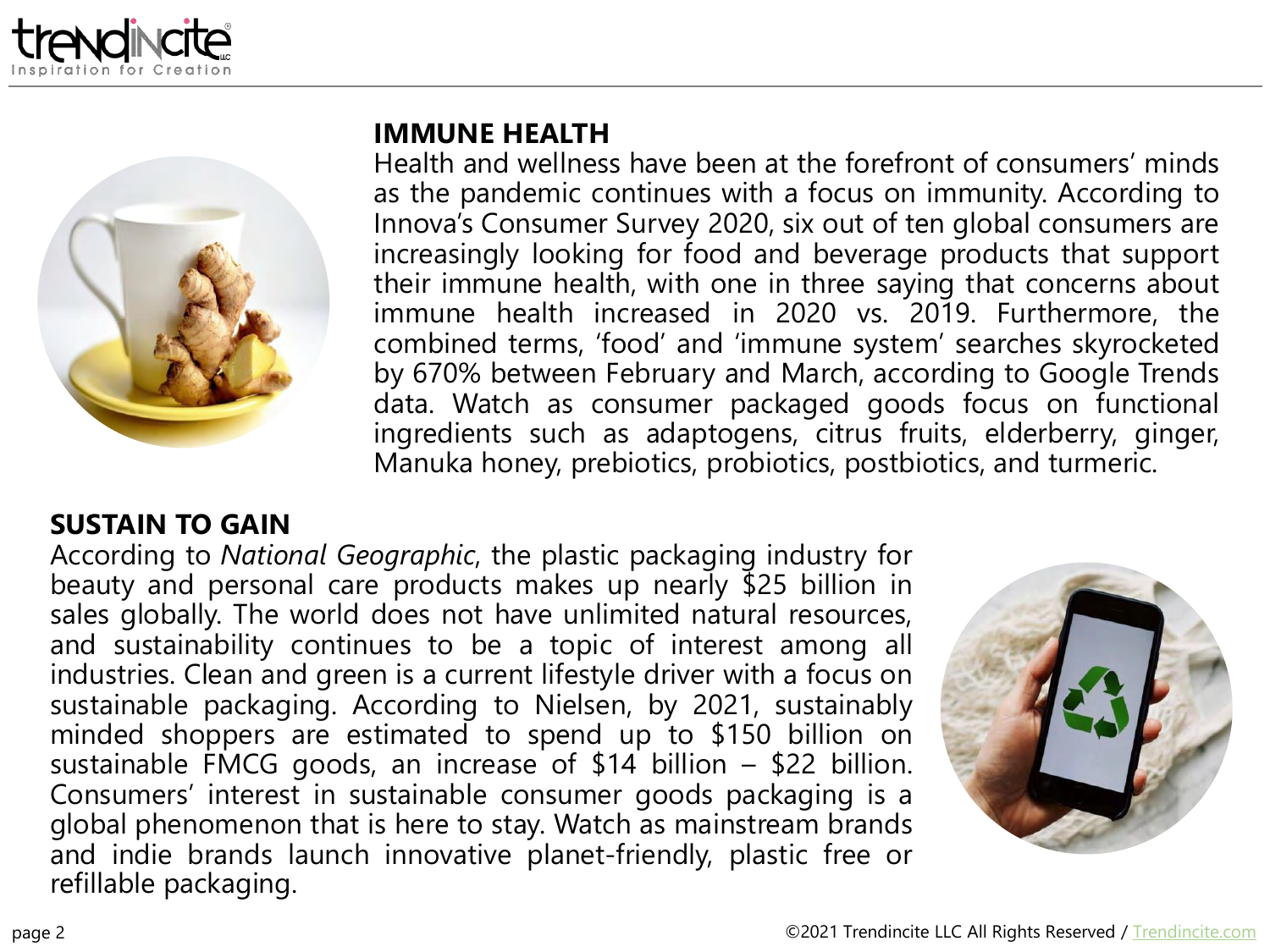



#### **VIRTUAL WORLDS & VIDEO GAMES**

The marketplace is crowded, and brands continually look for new methods to reach and engage consumers. Television shows and movies used to be the king of product placements and brand integration. Digital advertising platforms such as Google, Facebook, and Twitter have been popular platforms. However, brands are moving to trendy digital social media platforms such as TikTok and Snapchat. Now video games such as Animal Crossing, Fortnite, Roblox, and brand specific designed games are alternative ad networks that brands use to reach consumers and launch new consumer products. Virtual worlds are part of the new normal. Stay tuned for new consumer packaged goods integrated into video games.

# **FRAGRANCE & FLAVOR EXPERIENCES**

Hindered by COVID-19, now more than ever, with limited travel and access to stores and live events, consumers crave interaction. Customers are cooped up and seek brand engagement while brands get creative to reach customers and offer entertaining and immersive experiences. According to EventMarketer, 65% of brands say that events and experiential programs are directly related to sales while 77% of marketers use experiential marketing as a core part of their advertising strategy, according to EventTrack. Fragrance has the ability to transport consumers and science has demonstrated that smells trigger vivid memories and emotions. Brands are innovating with new fragrance and flavor creations that are sensorially stimulating and create immersive and memorable experiences. Expect to see more fragrance and flavor innovation including new applications and use of AI technology as well as new methods to reach consumers such as mobile trucks and drive-thrus.

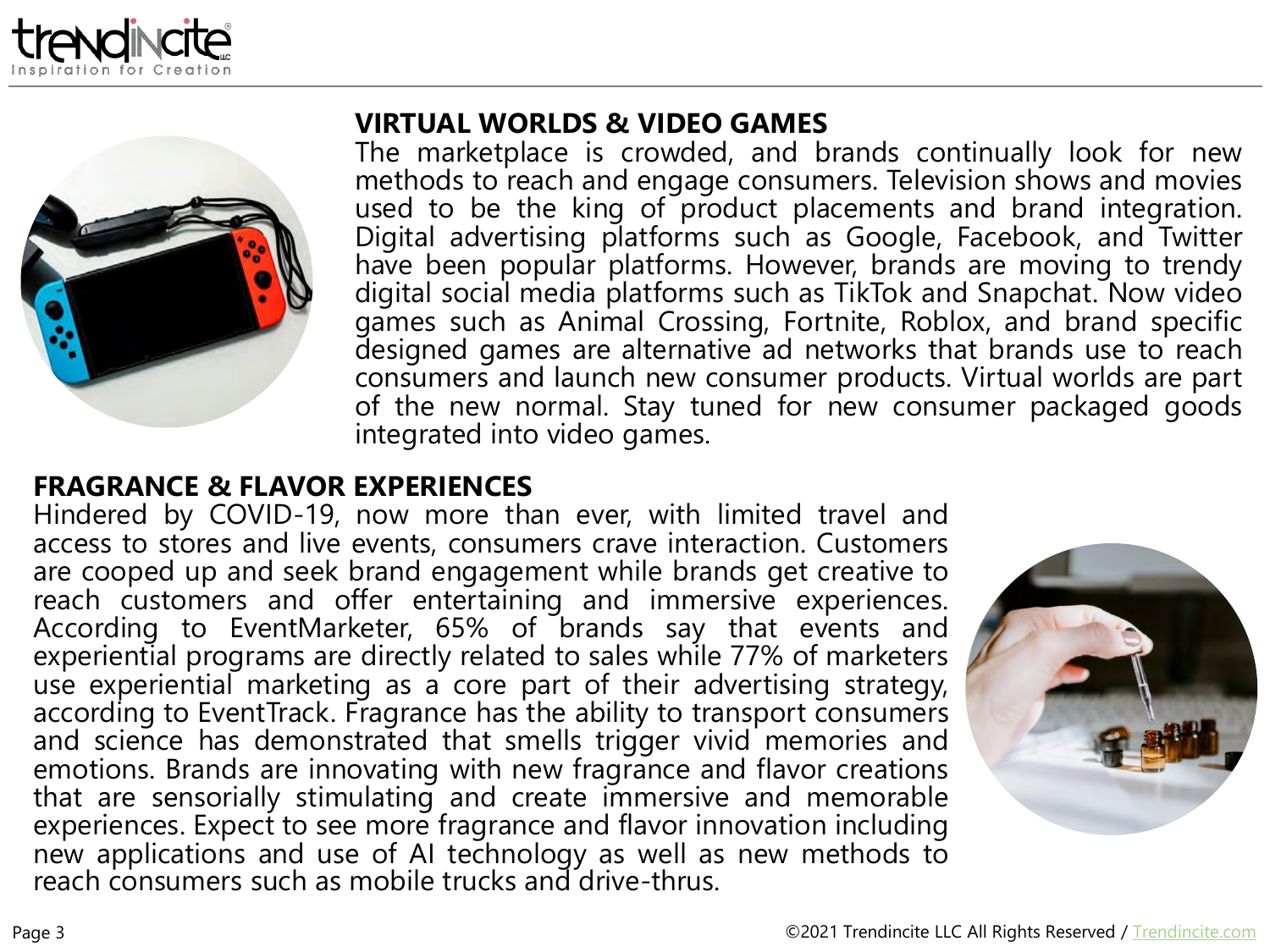



# **BACK TO BASICS**

2020 was the year marked by the pandemic and political anxiety. The world continues to feel uneasy as people continue to adapt to the new normal. Consumers are looking for simpler times and are going back to basics. Consumers are spending an unprecedented amount of time at home and Pinterest named this year's transition "*Back to (home) Life* with an extra emphasis on going inside, both physically and mentally, to focus on the areas where they have the most control." For entertainment, people are looking for uncomplicated shows and The New Yorker dubbed this genre as "ambient television." In consumer packaged goods, comfort food and nostalgia are the current buzzwords. A poll of 2,000 Americans conducted by OnePoll in conjunction with Farm Rich, found that 41% of respondents say they reach for comfort foods because they bring them happiness, while 39% say these types of foods provide them with something to look forward to in these uncertain times. Keep your eyes peeled for more consumer products that offer familiar, basic, and safe choices.